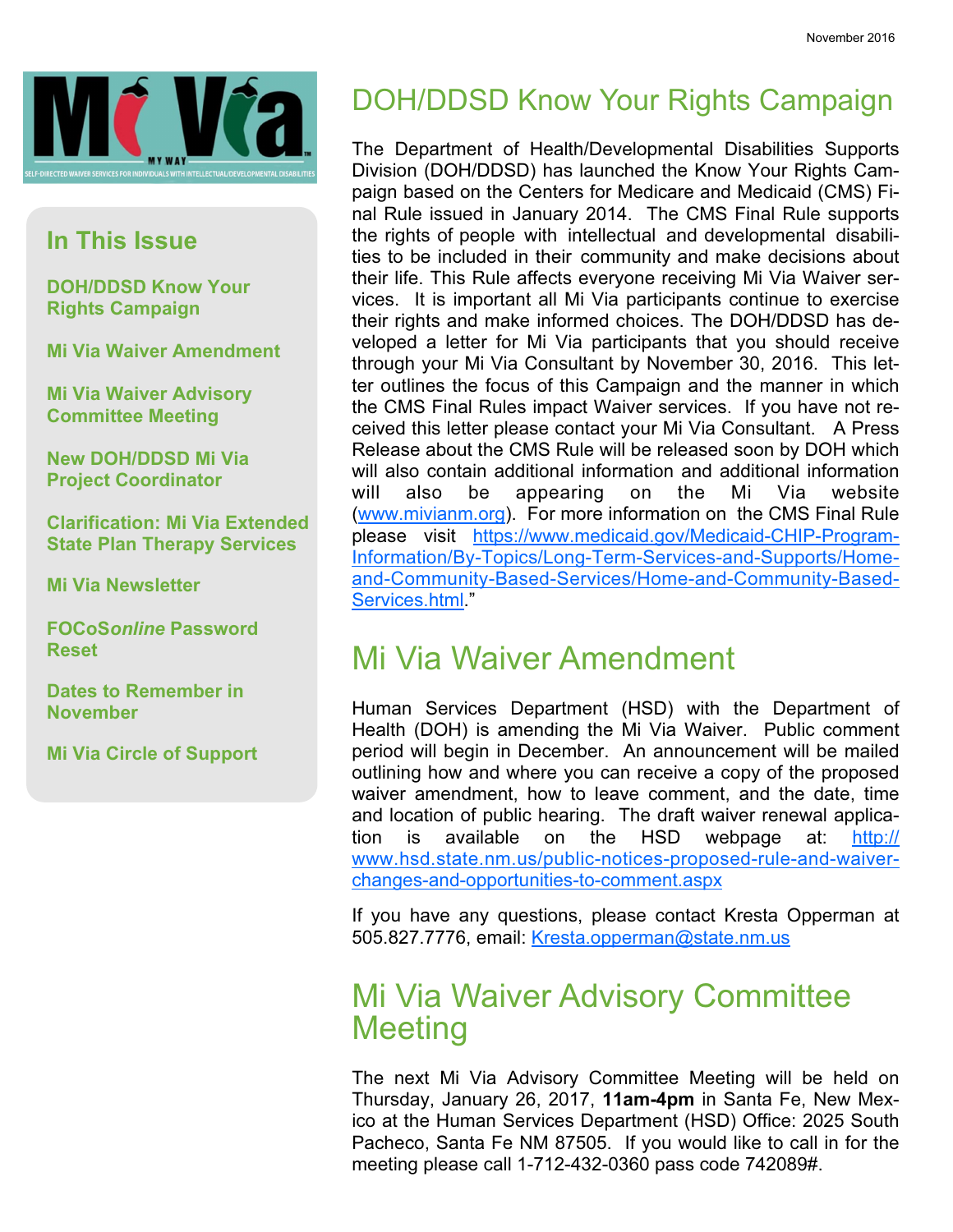#### Mi Via

Contact Information:

Phone: 1-866-916-0310 8:00 am to 5:00 pm Mon. - Fri.

Toll-free Fax: 1-866-302-6787

**E-mail:** mi.via@xerox.com

Web: http://www.MiViaNM.org

Physical Address: 1720-A Randolph Rd SE Albuquerque, NM 87106

If you would like to sign up for training to use FOCoSonline to review/approve timesheets and check your budget, call Mi Via at 1-866-916-0310

#### Note:

The Mi Via Advisory Committee works with the State to share information and help with communication among all Mi Via Participants.

Qualis Health is the Third Party Assessor (TPA) for Mi Via. They are responsible for reviewing and approving the Service and Support Plans (SSP).

#### New DOH/DDSD Mi Via Project Coordinator

The Department of Health/Developmental Disabilities Supports Division's (DOH/DDSD) is delighted to announce Fleur Dahl as the new Mi Via Waiver Project Coordinator. Ms. Dahl has a wealth of knowledge regarding Waiver services, advocacy supports and program development. She has been a valuable employee of the DDSD for a number of years and has over 30 years of experience working on behalf of individuals with intellectual/developmental disabilities and their families. Ms. Dahl comes to Mi Via with expertise in self-direction, person-centered planning, service plan development and has served as a Mi Via Consultant.

## Clarification: Mi Via Extended State Plan Therapy Services

"Extended Skilled Therapy for Adults" includes physical therapy (PT), occupational therapy (OT) or speech language therapy (SLP) which can be provided when skilled therapy services under the Medicaid State Plan are exhausted or are not a benefit. The Mi Via Waiver program is the payer of last resort for these services. Mi Via participants 21 years of age and older may request PT, OT, SLP services through MI Via without a denial from their MCO for these therapies. Once a budget for these services is submitted, please be advised that Qualis, as the Mi Via Third Party Assessor (TPA), may request the participant obtain a denial letter for these services from their Managed Care Organization (MCO) in the event the TPA determines the requested services would need to first be provided through the MCO.

# Mi Via Newsletter

The Mi Via Newsletter is transitioning to electronic format. Currently, the Mi Via Newsletter is mailed and is also available on the DOH Mi Via website at: http://archive.mivianm.org/ MiVia Newsletter.htm. Beginning in December the Newsletter will be available by email and will continue to be posted on the DOH Mi Via website. A hard copy of the newsletter will be mailed only if you do not have an email address on file. To ensure you continue to receive your copy of the Mi Via Newsletter, and the important information it contains, please verify that your correct email address is on file.

# FOCoSonline Password Reset

You should now be able to reset your own password in FOCoSonline. Refer to the document posted in the General Materials section of FOCoSonline for more information.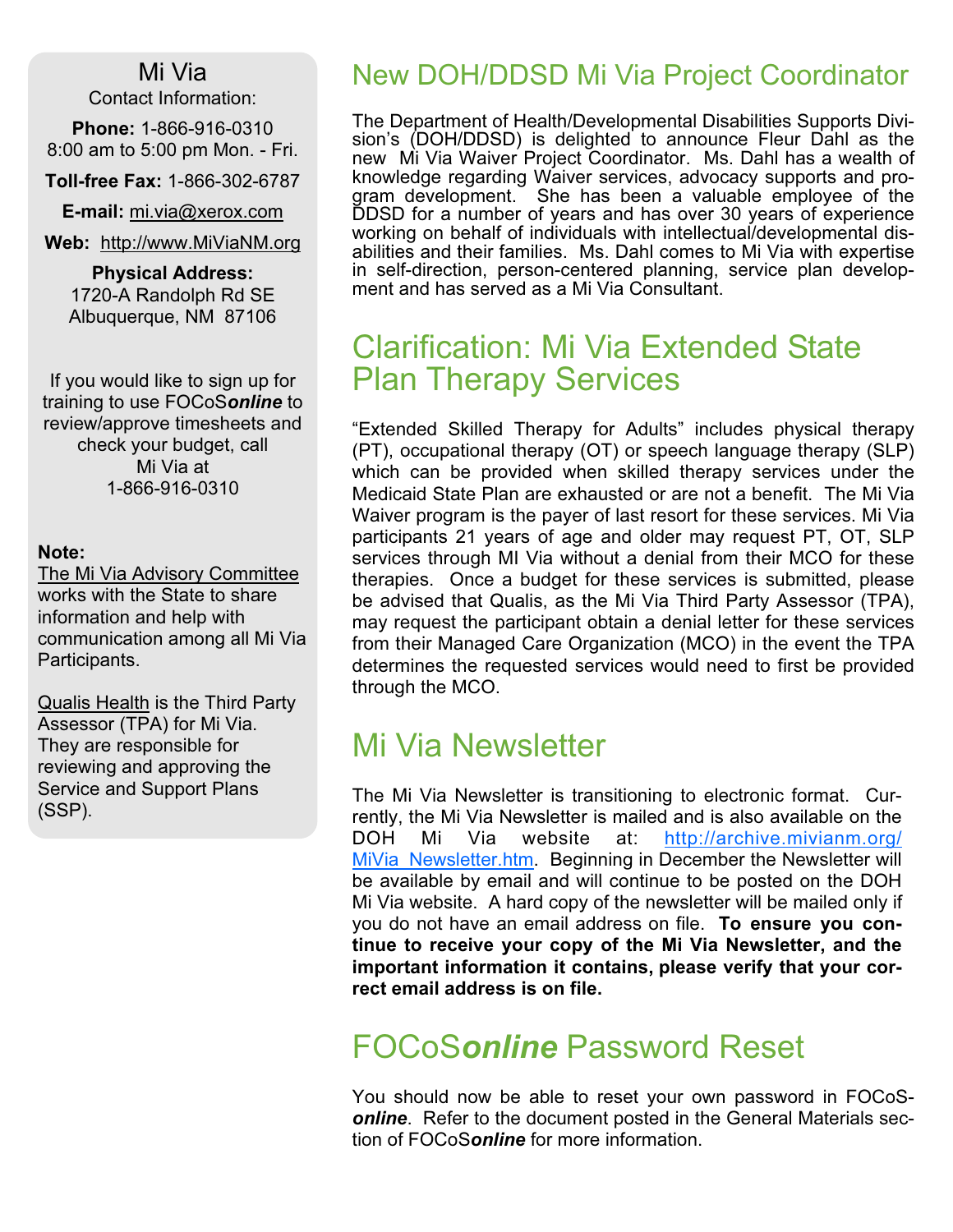# Dates to Remember in November

# November 2016

| Sun        | Mon            | Tue          | Wed              | Thu                                                               | Fri                                                                                                                                        | Sat                                                                                                                 |
|------------|----------------|--------------|------------------|-------------------------------------------------------------------|--------------------------------------------------------------------------------------------------------------------------------------------|---------------------------------------------------------------------------------------------------------------------|
| October 30 | October 31     | $\mathbf{1}$ | $\boldsymbol{2}$ | $\sqrt{3}$                                                        | 4<br><b>Vendor Checks</b><br><b>Received or</b><br><b>Deposited</b>                                                                        | $\overline{5}$<br>Deadline to<br>submit PRFs for<br>11/18/16 payment                                                |
| $\,6$      | $\overline{7}$ | 8            | $\boldsymbol{9}$ | 10                                                                | 11<br>Paychecks and<br><b>Vendor Checks</b><br><b>Received or</b><br>Deposited; end of<br>the pay period                                   | 12<br>Deadline to<br>submit<br>timesheets,<br>Mileage & PRFs<br>for 11/25/16 pay-<br>ment; new pay<br>period begins |
| 13         | 14             | 15           | 16               | 17                                                                | 18<br><b>Vendor Checks</b><br><b>Received or</b><br><b>Deposited</b>                                                                       | 19<br>Deadline to<br>submit PRFs for<br>12/2/16 payment                                                             |
| 20         | 21             | 22           | 23               | 24<br><b>Xerox and State</b><br><b>Offices Closed</b>             | 25<br>Paychecks and<br><b>Vendor Checks</b><br><b>Received or</b><br>Deposited; end of<br>the pay period<br><b>State Offices</b><br>Closed | 26<br>Deadline to<br>submit<br>timesheets,<br>Mileage & PRFs<br>for 12/9/16 pay-<br>ment; new pay<br>period begins  |
| 27         | 28             | 29           | 30               | December 1<br><b>Spending Reports</b><br><b>Available to EORs</b> | December 2<br><b>Vendor Checks</b><br><b>Received or</b><br><b>Deposited</b>                                                               | December 3<br>Deadline to<br>submit PRFs for<br>12/16/16 payment                                                    |